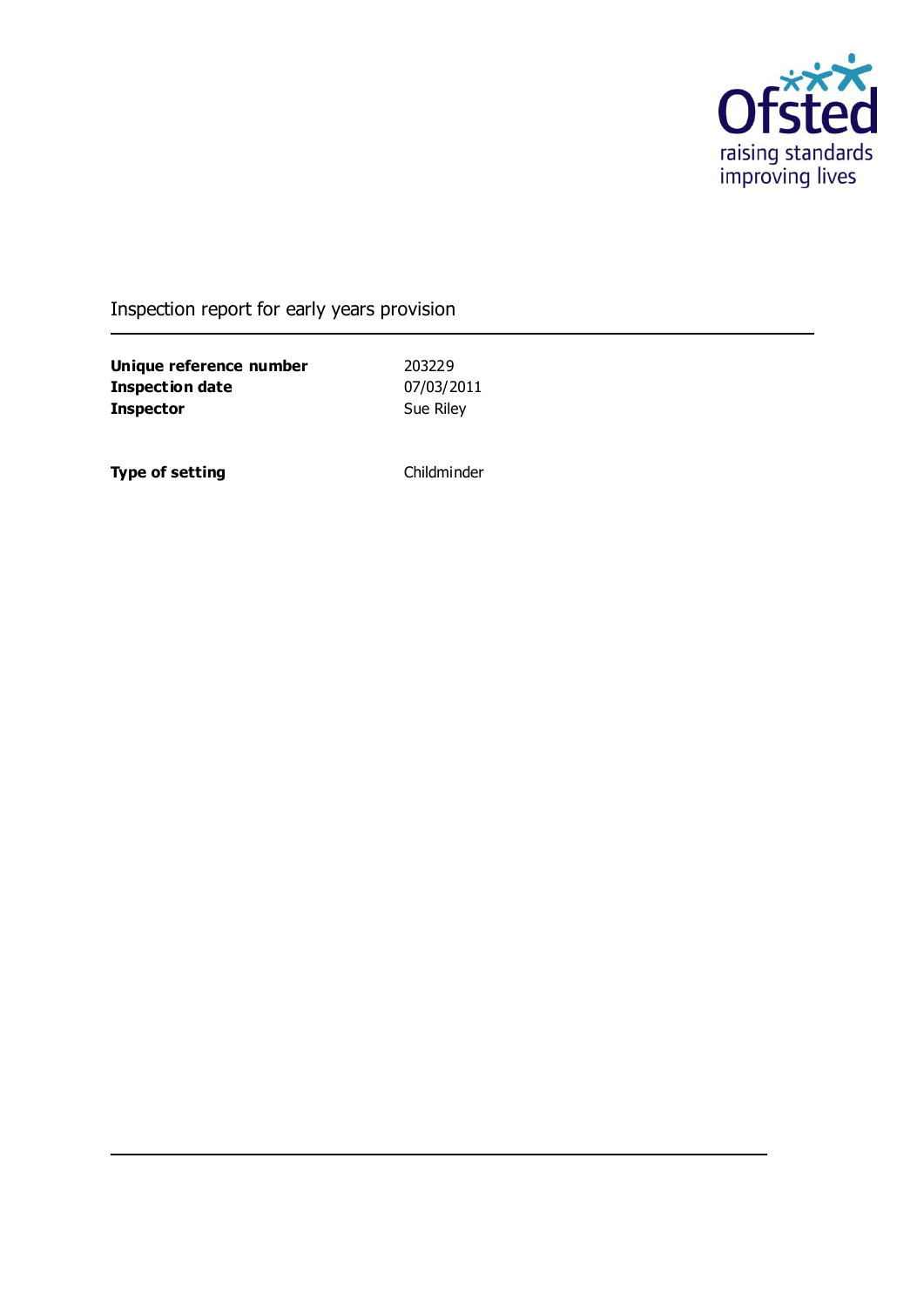The Office for Standards in Education, Children's Services and Skills (Ofsted) regulates and inspects to achieve excellence in the care of children and young people, and in education and skills for learners of all ages. It regulates and inspects childcare and children's social care, and inspects the Children and Family Court Advisory Support Service (Cafcass), schools, colleges, initial teacher training, work-based learning and skills training, adult and community learning, and education and training in prisons and other secure establishments. It assesses council children's services, and inspects services for looked after children, safeguarding and child protection.

If you would like a copy of this document in a different format, such as large print or Braille, please telephone 0300 123 1231, or email enquiries@ofsted.gov.uk.

You may copy all or parts of this document for non-commercial educational purposes, as long as you give details of the source and date of publication and do not alter the information in any way.

T: 0300 123 1231 Textphone: 0161 618 8524 E: enquiries@ofsted.gov.uk W: [www.ofsted.gov.uk](http://www.ofsted.gov.uk/)

© Crown copyright 2011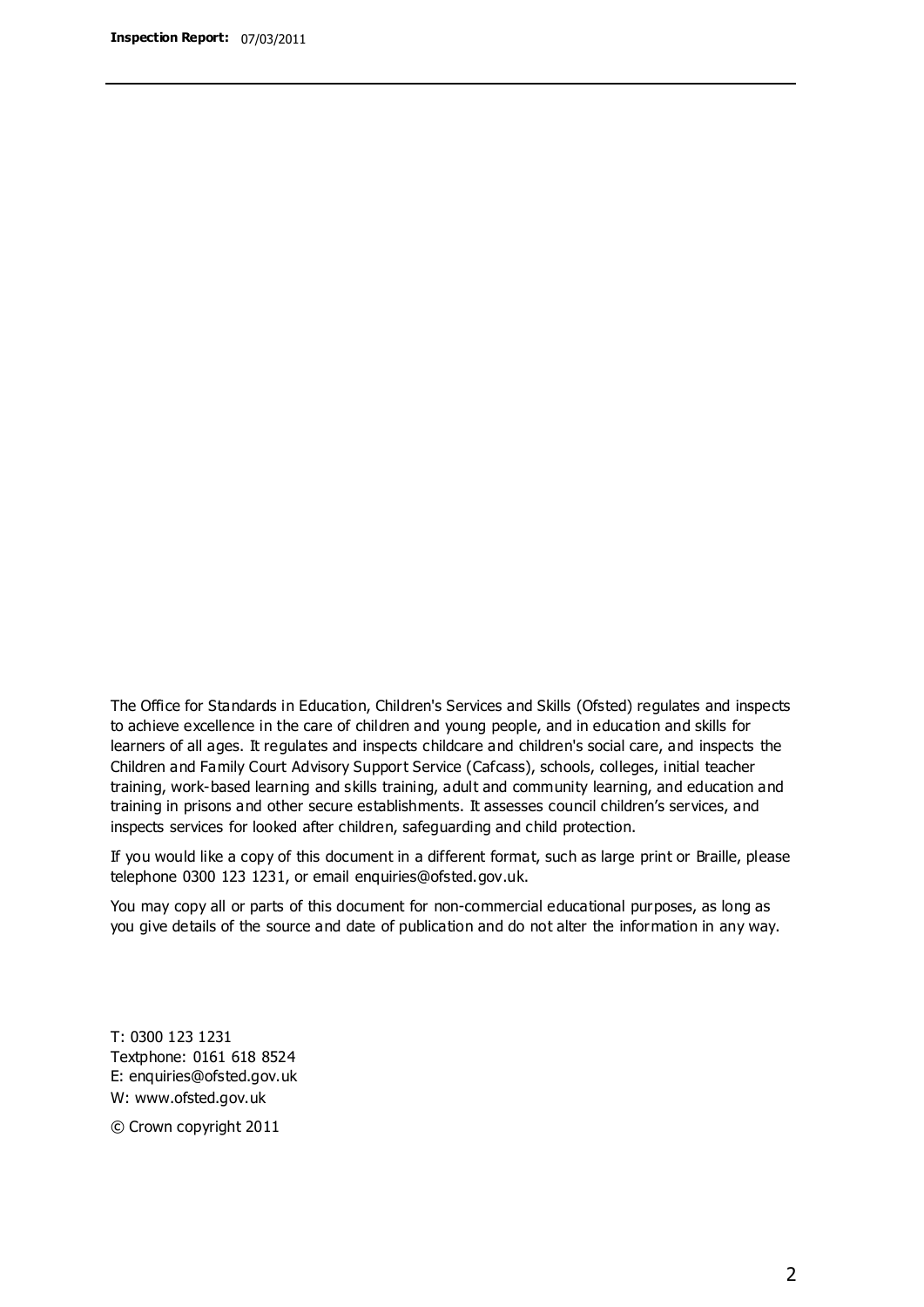### **Introduction**

This inspection was carried out by Ofsted under Sections 49 and 50 of the Childcare Act 2006 on the quality and standards of the registered early years provision. 'Early years provision' refers to provision regulated by Ofsted for children from birth to 31 August following their fifth birthday (the early years age group). The registered person must ensure that this provision complies with the statutory framework for children's learning, development and welfare, known as the *Early* Years Foundation Stage.

The provider must provide a copy of this report to all parents with children at the setting where reasonably practicable. The provider must provide a copy of the report to any other person who asks for one, but may charge a fee for this service (The Childcare (Inspection) Regulations 2008 regulations 9 and 10).

The setting also makes provision for children older than the early years age group which is registered on the voluntary and/or compulsory part(s) of the Childcare Register. This report does not include an evaluation of that provision, but a comment about compliance with the requirements of the Childcare Register is included in Annex B.

Please see our website for more information about each childcare provider. We publish inspection reports, conditions of registration and details of complaints we receive where we or the provider take action to meet the requirements of registration.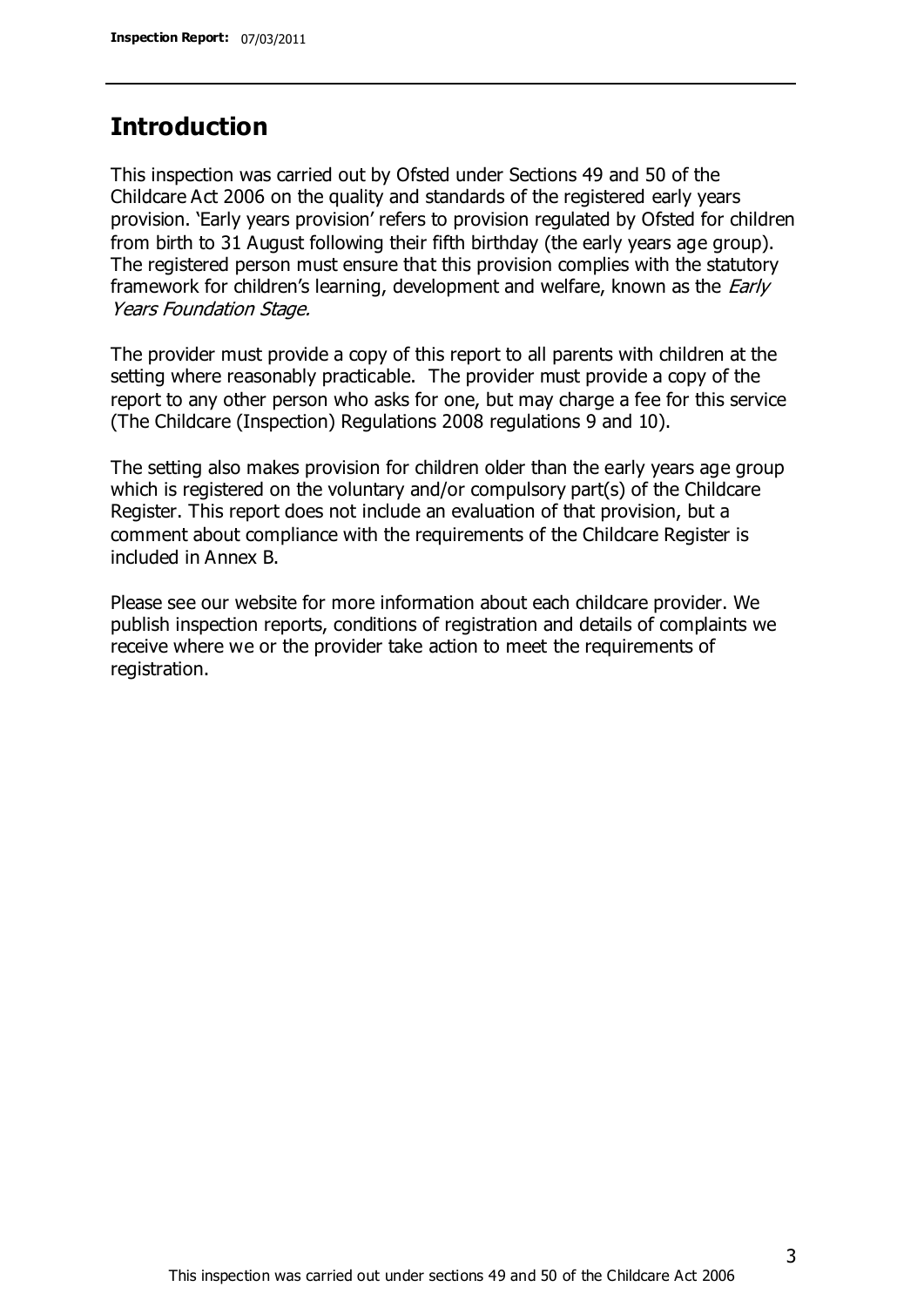# **Description of the childminding**

The childminder was registered in 1999. She lives with her husband and two children, in a residential area of Wickford. There are facilities close by, such as, parks, schools and shops. The childminder is registered to care for a maximum of six children at any one time and is currently caring for two children in the early years range. At times the childminder works with an assistant and the maximum numbers of children may be increased. The childminder is registered on the Early Years Register and the compulsory and voluntary parts of the Childcare Register. She holds a recognised early years qualification and is accredited to care for children who are in receipt of funding.

The whole of the childminder's house is used for childminding and there is a fully enclosed garden for outside play. The childminder attends the local parent and toddler groups and takes and collects children from local pre-schools. The childminder is a member of the National Childminding Association.

# **The overall effectiveness of the early years provision**

Overall the quality of the provision is good.

Children are safe, secure and cared for in a clean and comfortable home. A childfriendly environment is created to ensure all children are included and enjoy their time with the childminder. Children show good levels of self-esteem because the childminder gets to know them very well and values them as individuals. The childminder has developed a good close working relationship with parents, which helps her to understand children's individual needs and to achieve a consistent approach to the children's care. Most aspects of children's welfare are suitably promoted which means that children are fully safeguarded. The childminder is using the self-evaluation process to identify areas for improvement and this is being used to ensure that the provision for children is continually improving.

# **What steps need to be taken to improve provision further?**

To further improve the early years provision the registered person should:

ensure accident records contain sufficient information to fully protect children with reference to the area of injury.

# **The effectiveness of leadership and management of the early years provision**

Children are safeguarded as the childminder understands her role to protect them from harm. The childminder has a sound knowledge of safeguarding issues. She has a written detailed statement of the procedures to follow if she was concerned about a child. Parents are reassured because the childminder provides information about how she is registered, about vetting arrangements for herself and other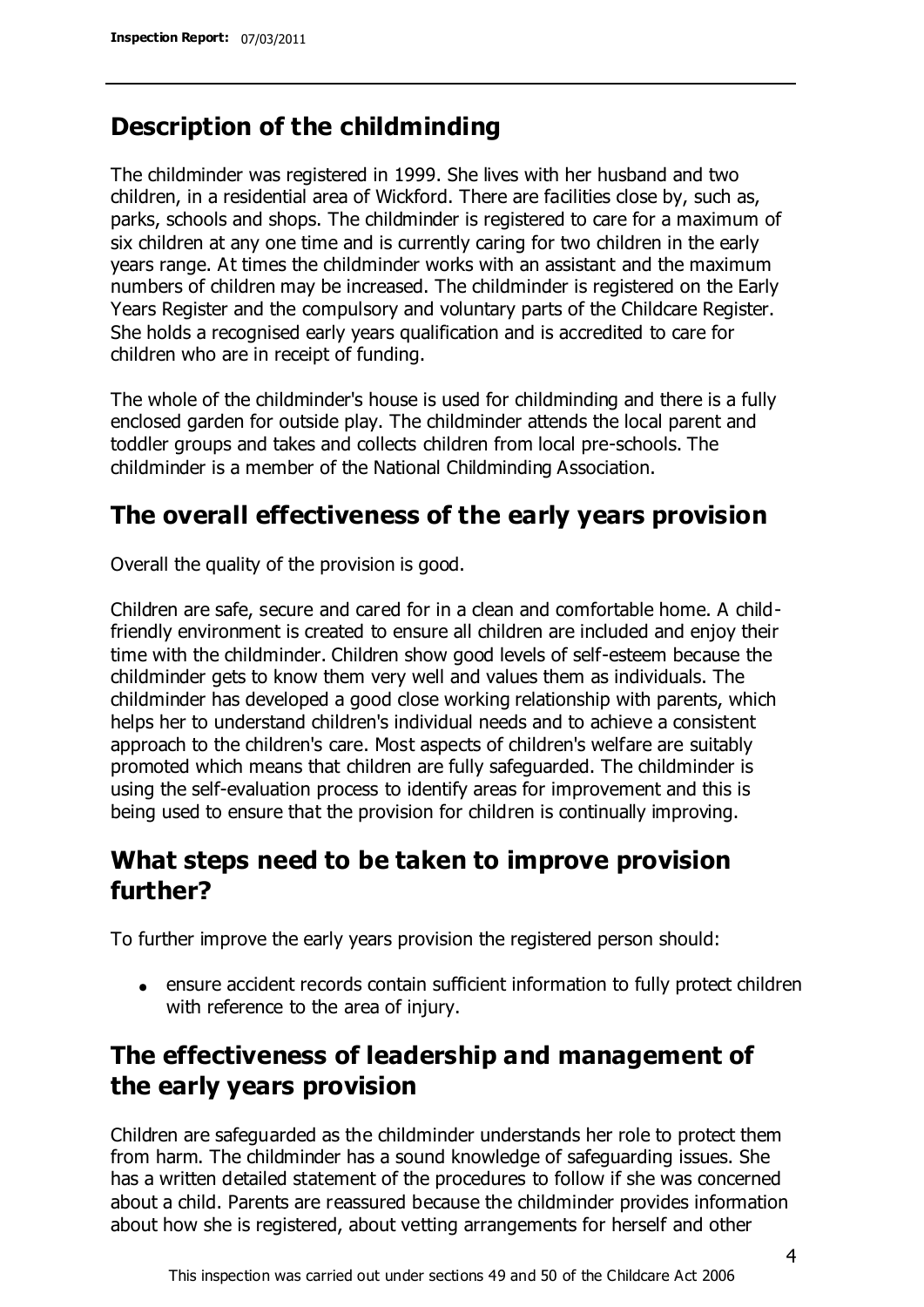household members over 16 and about her experience and training. Records of risk assessments are in place for all areas of the home used for childminding purposes and the childminder makes regular checks to identify and minimise any hazards. Due attention is given to risk assessing outings with the children and a clear procedure is in place to guide practice when out in the community. Effective safety measures are in place with regard to the premises. The door to the house is kept locked to prevent unwanted visitors from entering the premises, ensuring children are safe.

The childminder effectively maintains most of her records. However, accident records do not always contain sufficient information about the whereabouts of the injury. This potentially could place a child at risk. A wide range of policies and procedures are in place to ensure the safety and well-being of all children. Confidentiality is maintained and documents are kept secure and are very wellorganised. Systems are in place to review all policies and procedures to ensure they are kept up-to-date with current guidance.

The childminder demonstrates ambition, vision and drive to develop the provision further. She has developed a system of self-evaluation and is effectively reflecting on her practice, identifying her strengths and areas for development to maintain continuous improvement within her service. She has mainly identified training needs. The childminder ensures she keeps up-to-date with current information through reading and by using the media. The childminder organises the environment effectively to ensure children have suitable areas for play and rest. Resources are readily available for the children and they are able to make their own choices about what they would like to do and play with. The childminder ensures she can supervise the children at all times. Children's welfare needs are met and they achieve as well as they can, as the childminder adapts activities to ensure they can all participate. The childminder has systems in place to monitor children's progress in relation to their starting points. Observations and assessments are ongoing and information is used to plan for the next steps for children taking into account their abilities, likes and dislikes.

The childminder has started to develop working partnerships with other providers involved in the care of the children. The childminder develops positive relationships with parents and children and this contributes to inclusion, meeting their needs consistently and providing continuity of care. Parents express their approval of the care their children receive through discussions, thank you cards and questionnaires. At the start of the placement the parents are provided with information which includes all the childminder's policies and procedures. This ensures parents are fully aware of the childminder's practice. Parents are kept informed about their child's activities through the daily discussions, records and the sharing of their development files. The childminder treats all children equally, but is very aware of their individual needs and levels of understanding. She talks to parents to ensure she has a sound knowledge of each child's background and needs. The childminder makes the most of diversity to help children understand the society they live in.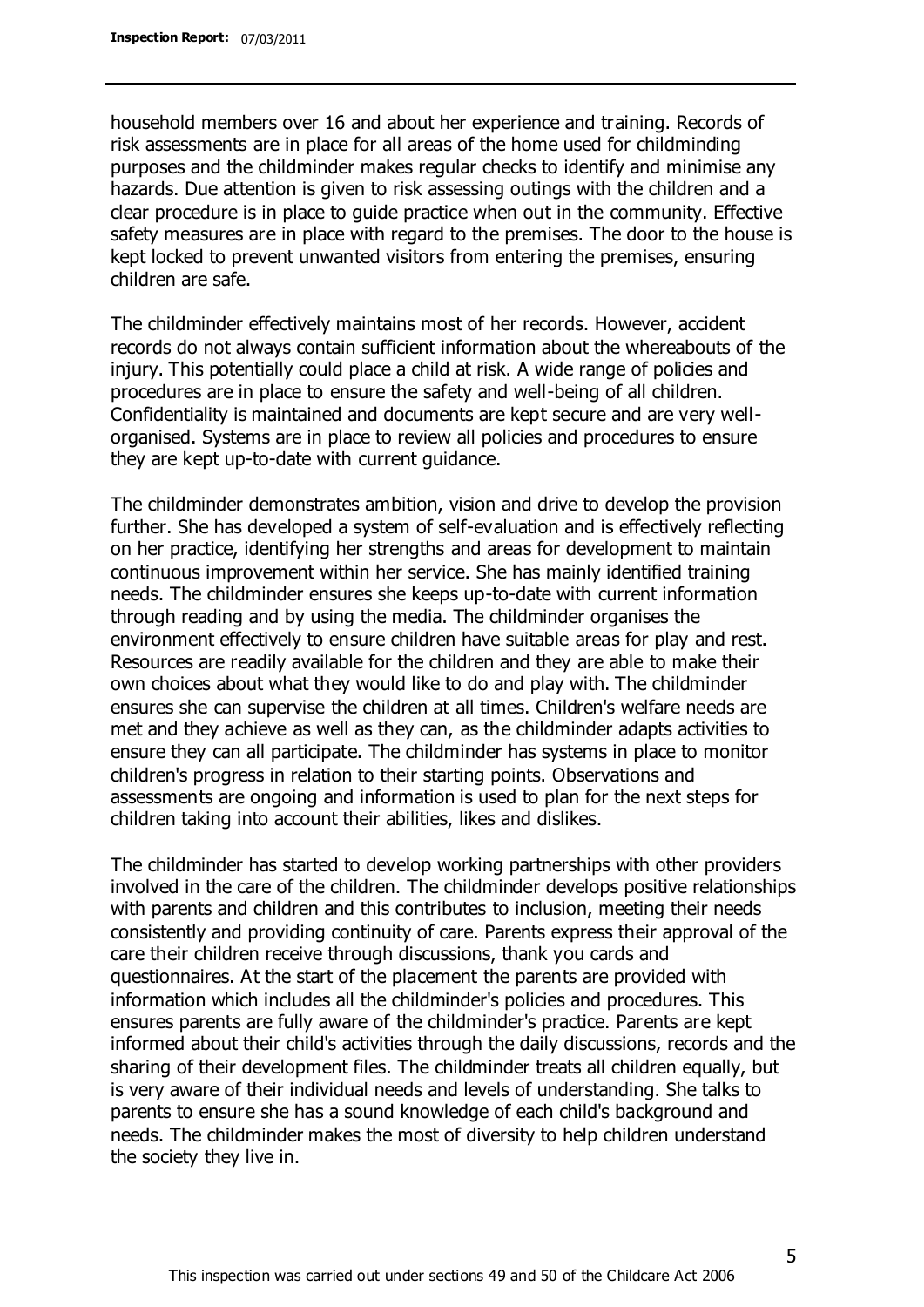# **The quality and standards of the early years provision and outcomes for children**

The childminder demonstrates a sound knowledge of the learning and development and welfare requirements to promote children's learning and care. She has a good understanding of how children learn through play and how they develop. The indoor environment is set up for children's learning with lots of free choice of activities from a wide range of resources. The childminder is very warm and welcoming to the children, thus, providing a safe emotional environment where children feel safe and secure. She uses the observations, assessments and learning journals for individual children to inform the planning for the daily and weekly activities. This ensures that all children's learning and care is tailored to their individual needs and interests and complements their learning experiences at the other settings which they attend. The childminder recognises that often children's play deviates from the planning as they initiate play for themselves, she encourages this at all times and will adapt her planning accordingly and always keep in mind the children's current interests. For example, with the jigsaw puzzles, the childminder had placed one in a prominent position about the current theme which is around animals, but the children wanted to do the 'bus' jigsaw puzzle. The childminder was very good at discussing this puzzle with the children and asked lots of questions about keeping safe when out and about.

Children feel good about themselves because the childminder offers frequent positive support, praise and encouragement. This helps to build children's confidence and self-esteem. Children are beginning to understand boundaries, rules and limits and to understand why they exist. They are learning to use their manners and are encouraged to share and take turns. Children follow house rules and show a strong sense of security and feel safe within the setting. The rules are in a picture format to help the younger children understand what they mean and refer too. Children learn about dangers and how to keep themselves safe, routinely taking part in fire evacuation practises and learning all about road safety when out and about in the community.

The childminder promotes children's health well by taking a range of positive steps to encourage healthy eating and to help them understand the importance of regular exercise. The childminder demonstrates a very good understanding of healthy eating and at present parents choose to provide their own children's lunch. The childminder provides healthy snacks. Meal times are social occasions where children benefit and learn good social skills and appropriate table manners. Their independence is promoted as they help themselves to drinks as they become thirsty. Children are developing a good understanding of healthy lifestyles. For example, they soon become aware of the hand washing routines as they follow the appropriate practices. They have their own individual towels to prevent the risk of cross-infection. Children are encouraged to play outside, taken for walks or visit the local parks so they feel the benefits of fresh air and exercise.

Children are very confident and demonstrate good levels of concentration. They enjoy mark making, drawing, writing their names on their work and when playing outside they make their own shopping lists. Children ask the childminder for some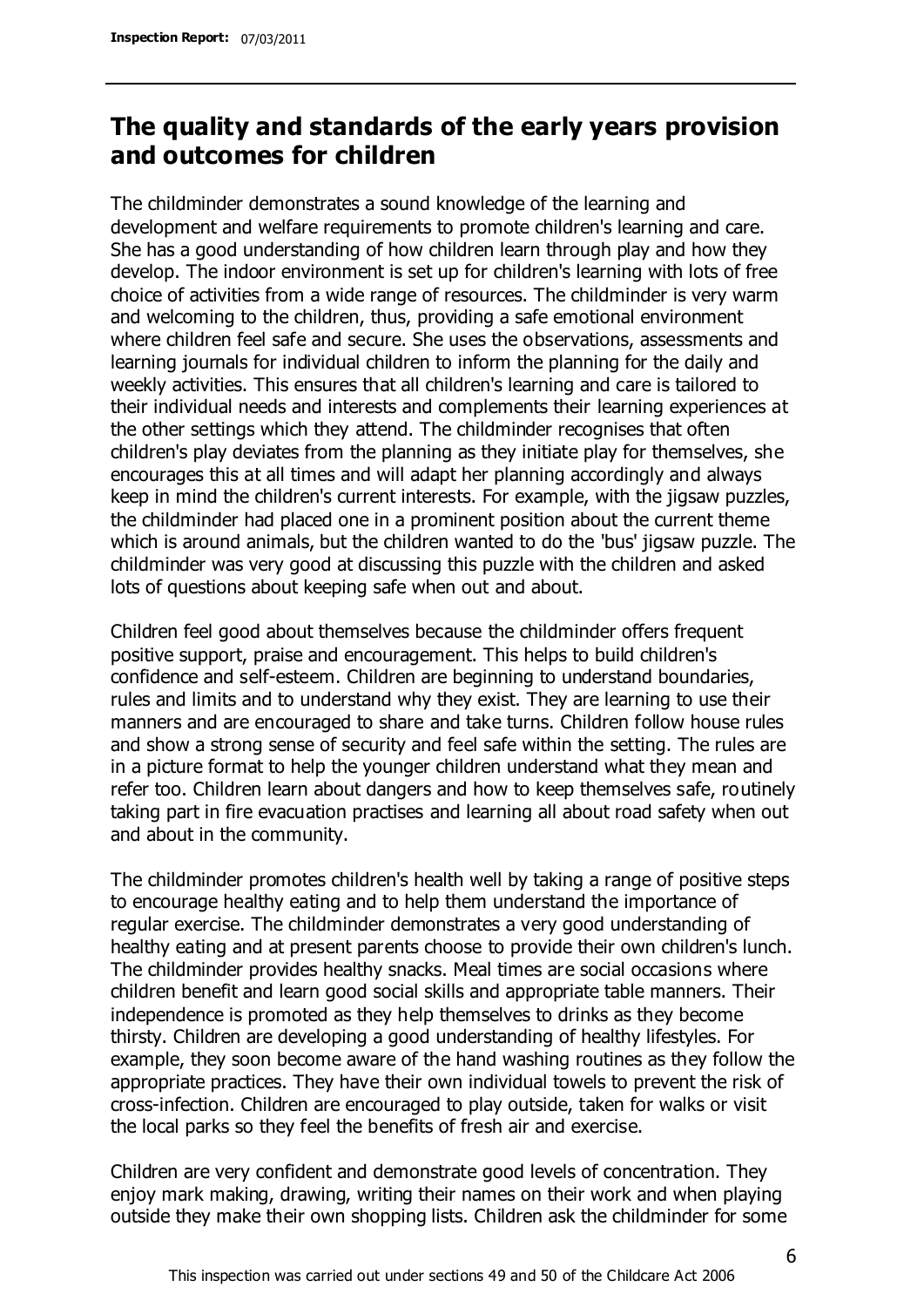sticky tape so they can place their drawings on the wall. Independence is promoted at all times. For example, they put their own shoes and coats on when going outside to play and they are encouraged to peel their fruit at snack time. Children are secure with language and talk about what they have been doing over the weekend with their parents. They ask to watch a television programme as they are learning signing and enjoy using this form of communication. As the children look at photographs they talk about the past events that they can remember. When looking at the alphabet poster they can identify some letters and reinforce this with using the sound of the letter. The childminder encourages children to count in play. For example, she asks how many legs does the toy sheep have and encourages the children to touch each leg as they count. Children problem solve as they complete jigsaw puzzles. They love being outside and currently they are feeding the birds and quickly recognise that they need some new 'fat balls' for the birds and that they have eaten all the seeds. Children have recently mastered the difficult skill of sharpening the pencils crayons and enjoy sorting the crayons out for those that need sharpening. As children play with the interactive toys they are learning the basic skills around the exploration of technology.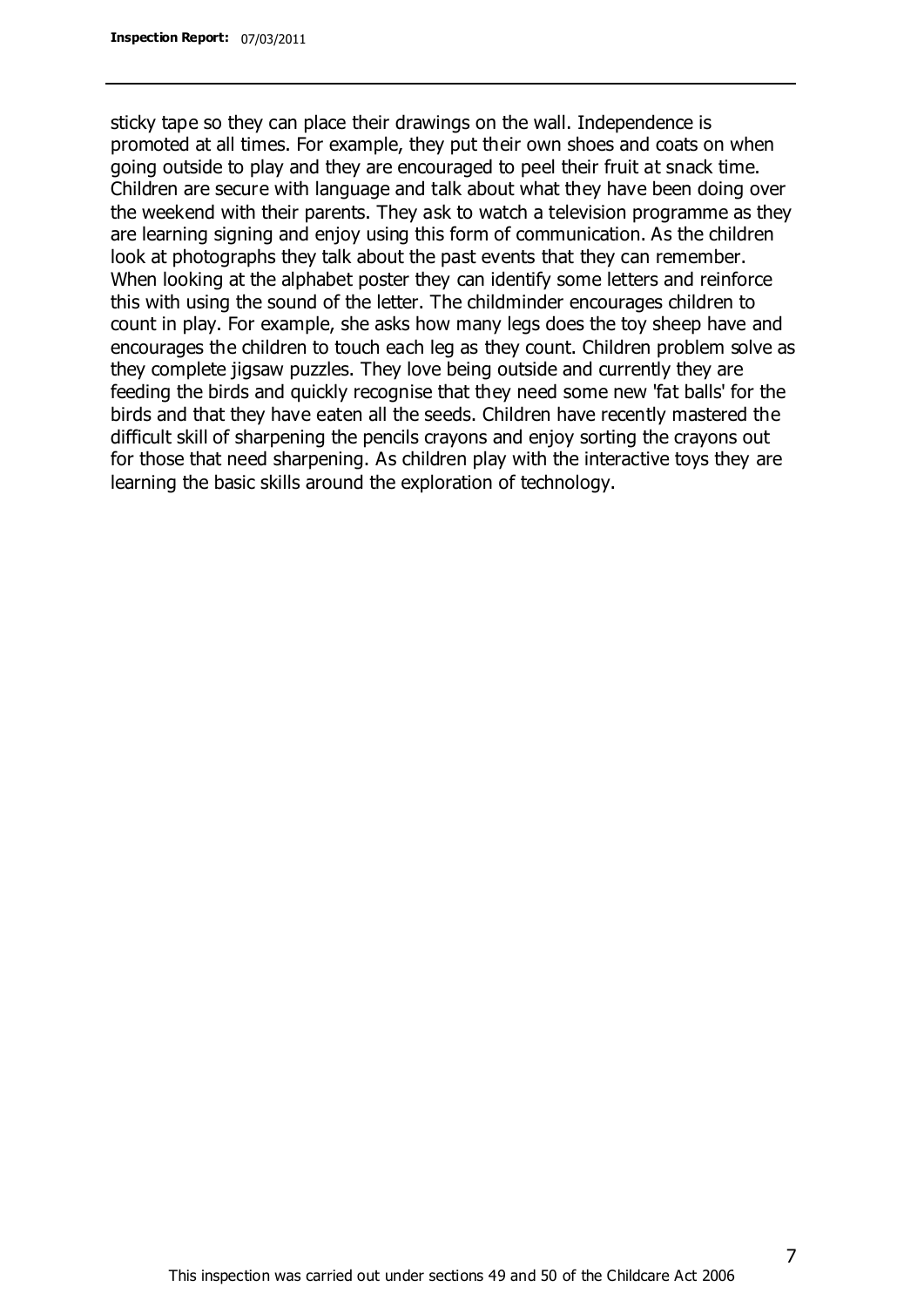# **Annex A: record of inspection judgements**

#### **The key inspection judgements and what they mean**

Grade 1 is Outstanding: this aspect of the provision is of exceptionally high quality Grade 2 is Good: this aspect of the provision is strong Grade 3 is Satisfactory: this aspect of the provision is sound Grade 4 is Inadequate: this aspect of the provision is not good enough

#### **The overall effectiveness of the early years provision**

| How well does the setting meet the needs of the<br>children in the Early Years Foundation Stage? |  |
|--------------------------------------------------------------------------------------------------|--|
| The capacity of the provision to maintain continuous                                             |  |
| improvement                                                                                      |  |

#### **The effectiveness of leadership and management of the early years provision**

| The effectiveness of leadership and management of the             |  |
|-------------------------------------------------------------------|--|
| <b>Early Years Foundation Stage</b>                               |  |
| The effectiveness of leadership and management in embedding       |  |
| ambition and driving improvement                                  |  |
| The effectiveness with which the setting deploys resources        |  |
| The effectiveness with which the setting promotes equality and    |  |
| diversity                                                         |  |
| The effectiveness of safeguarding                                 |  |
| The effectiveness of the setting's self-evaluation, including the |  |
| steps taken to promote improvement                                |  |
| The effectiveness of partnerships                                 |  |
| The effectiveness of the setting's engagement with parents and    |  |
| carers                                                            |  |

### **The quality of the provision in the Early Years Foundation Stage**

The quality of the provision in the Early Years Foundation Stage  $\vert$  2

### **Outcomes for children in the Early Years Foundation Stage**

| <b>Outcomes for children in the Early Years Foundation</b>    |  |
|---------------------------------------------------------------|--|
| <b>Stage</b>                                                  |  |
| The extent to which children achieve and enjoy their learning |  |
| The extent to which children feel safe                        |  |
| The extent to which children adopt healthy lifestyles         |  |
| The extent to which children make a positive contribution     |  |
| The extent to which children develop skills for the future    |  |

Any complaints about the inspection or report should be made following the procedures set out in the guidance available from Ofsted's website: www.ofsted.gov.uk